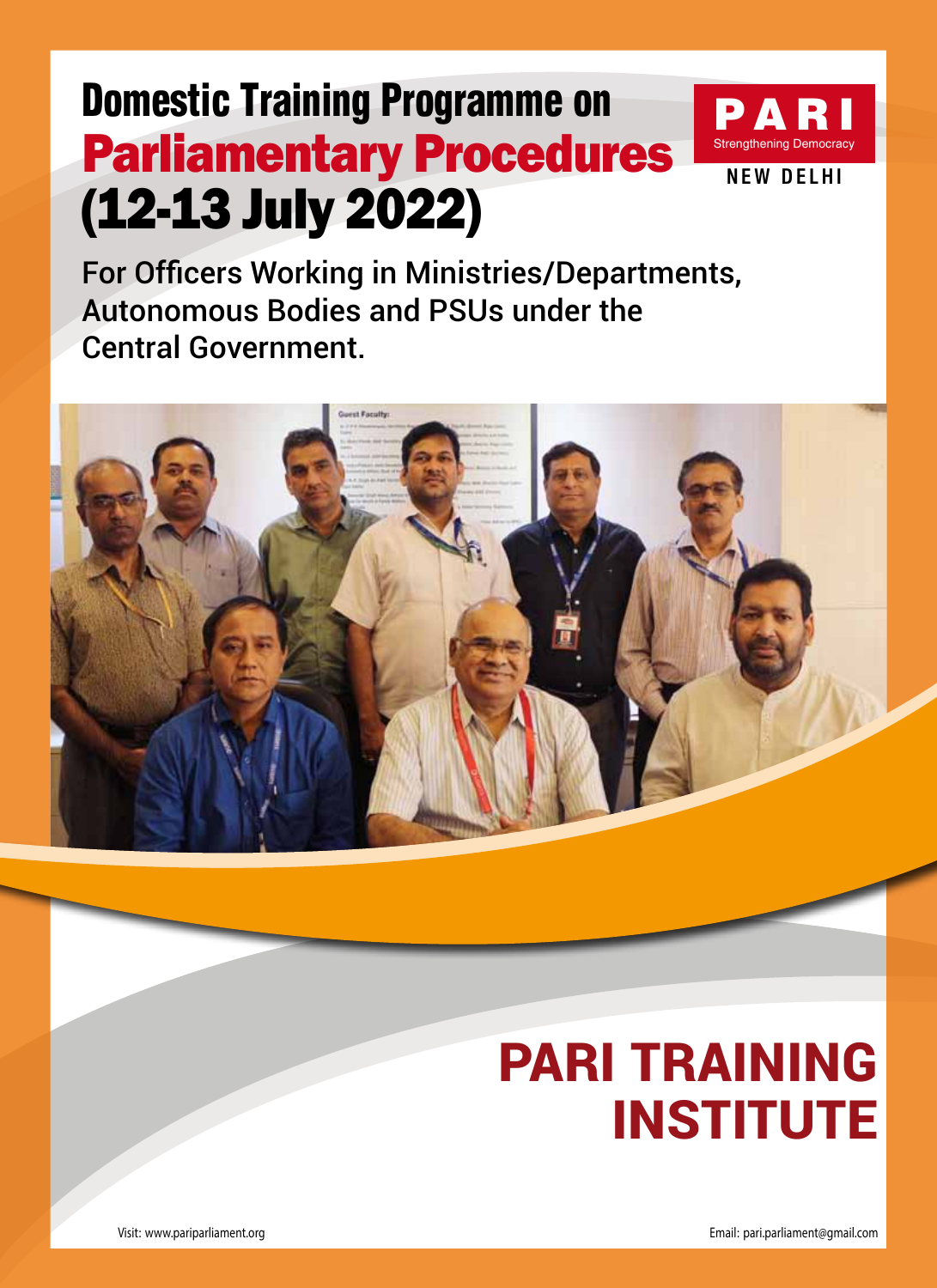# **About PARI**



PARI Training Institute was established in November 2017 with a view to Errengthening Democracy undertaking meaningful research on parliamentary and administrative issues in India and provide capacity building courses on Parliamentary Procedures, Public Policy Management, Public Health Policy Administration,

Mental Health Management, Anti-Corruption and Vigilance Management, Preventive Vigilance, Gender Sensitisation in the workplace, Soft Skills, Raj Bhasha, VIP Protocols and Privileges, Interior Security, Cyber Security etc. which enable the stakeholders to build their capacity and be efficient in public service. The capacity building courses are tailor-made for officers of the Ministries/Departments, Autonomous bodies, and PSUs under the central government. So far over 100 ministries/departments/autonomous bodies/PSUs have nominated their officers to the various courses organised by PARI. We are proud to share that over 1000 government officers have attended various domestic and international courses organised so far by PARI, and all are happy alumnus of Pari Training Institute.

| <b>TIME</b>                                                                                      | <b>LECTURES</b>  | <b>TOPICS</b>                                                                                                         |
|--------------------------------------------------------------------------------------------------|------------------|-----------------------------------------------------------------------------------------------------------------------|
| <b>DAY ONE</b><br>$(10.15 \text{ am to } 5.00 \text{ pm})$<br><b>12 JULY 2022</b><br>(Tuesday)   | Lecture 1        | <b>Parliamentary Terminologies</b>                                                                                    |
|                                                                                                  | Lecture 2        | <b>Parliamentary Questions and Drafting</b><br>of Answers                                                             |
|                                                                                                  | Lecture 3        | Raising matters of Public Importance through<br><b>Parliamentary Devices</b>                                          |
| <b>DAY TWO</b><br>$(10.30 \text{ am to } 5.30 \text{ pm})$<br><b>13 JULY 2022</b><br>(Wednesday) | <b>Lecture 1</b> | <b>Parliamentary Assurances &amp; Law Making</b><br><b>Process</b>                                                    |
|                                                                                                  | <b>Lecture 2</b> | Papers Laid on the Tables of Lok Sabha/Rajya<br><b>Sabha and Protocol for MPs and MLAs</b>                            |
|                                                                                                  | <b>Lecture 3</b> | <b>Study visits of Parliamentary Committees and</b><br>appearing before it; Parliamentary Privileges<br>and Protocols |
|                                                                                                  | Lecture 4        | <b>Liaison with the Parliament:</b><br><b>A Practical Approach</b>                                                    |
|                                                                                                  | Lecture 5        | <b>General Interaction, Valediction and Certificate</b><br><b>Distribution</b>                                        |

**\*Last date of sending nomination along with fees is 1 July 2022.**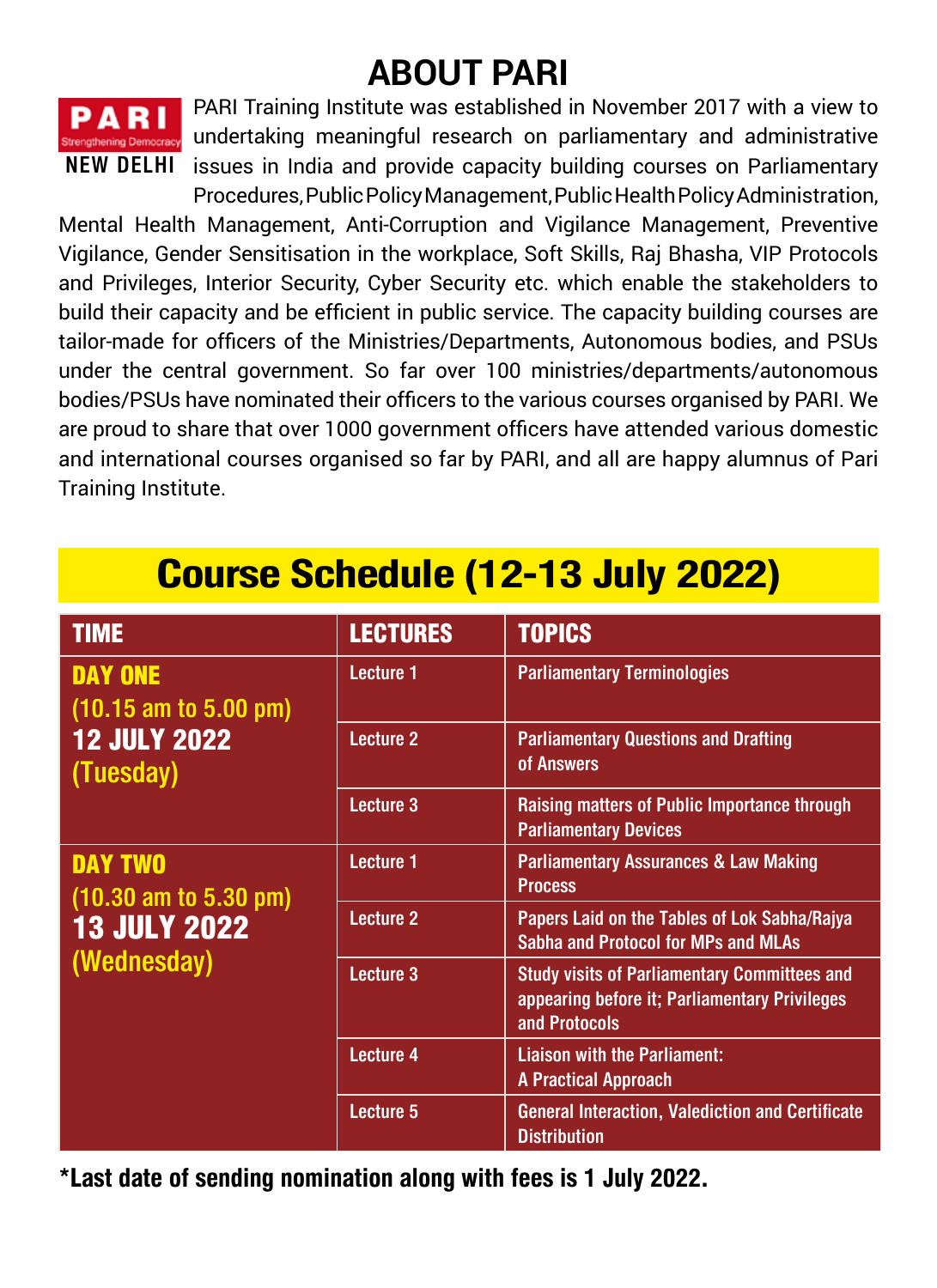## **Guest Faculty**



**Shri J. Sundriyal** Joint Secretary, Rajya Sabha **Secretariat** 





**Shri K. S. Nagi** Senior Parliamentary Advisor, Ministry of Health & Family Welfare



**Sh. S. Rangarajan,**  Addl. Director, Rajya Sabha

He is looking after a Department-related Parliamentary Committee on Health & Family Welfare, Committee on Coordination, Pay & Accounts Office; Estt.(A/Cs) & Budget Section; All files dealing with financial matters involving expenditure beyond Rs.1 lakh; Finance Cell; and Members Salary & Allowances; He has also worked as PS to the Ministers in the NDA Government. Firstly with Sh. Manohar Joshi, who then went onto become Hon'ble Speaker, Lok Sabha. Then recently he was PS to Sh. Venkaiah Naidu, as Minister of Parliamentary Affairs who became Vice President. Thus, we can safely say that he is a King maker in Democracy.

Shri S.K. Tripathi is currently working as Joint Secretary and Chief Vigilance Officer in the Rajya Sabha Secretariat, Parliament of India. He joined the Rajya Sabha Secretariat in the year 1985. Over the span of three decades he has been associated with legislative business as well as non-legislative business pertaining to the Council of States. He has been overseeing the work of three Parliamentary Committees namely; Committee of Privileges, Committee on Rules and Committee on Government Assurances. Also, he has been Faculty member in various courses/programme conducted by Institute of Constitutional & Parliamentary Studies and Rajya Sabha Secretariat on subjects of Legislative Drafting, Law making process, raising matters of urgent public importance, matters of breach of privileges etc.

Sh. K.S.Nagi is an honorary faculty with the PARI. Sh. Nagi joined the Ministry of pari-3Health, Govt. of India in 1974. in 1979, he was inducted in the Parliament Section of the Ministry as Parliament Assistant. Since then he has been handling the Parliamentary work for the Ministry. He superannuated in 2011 as Deputy Secretary, Parliament and from the very next day he has been working as Advisor, Parliament in the Ministry of Health & Family Welfare. He is a storehouse of experience as far as parliamentary procedure and the role of the ministries in dealing with the Parliament is concerned.

Shri S.Rangarajan is presently working as Additional Director in the Rajya Sabha Secretariat, Parliament of India , New Delhi. He joined the Rajya Sabha Secretariat in the year 1994. In the span of more than two decades he has wide and vast experience in handling the work in Administration, parliamentary committees, Questions, etc. At present he is in-charge of two Parliamentary committees namely Committee on Science & Technology, Environment and Forest and Committee on Papers laid on the Table.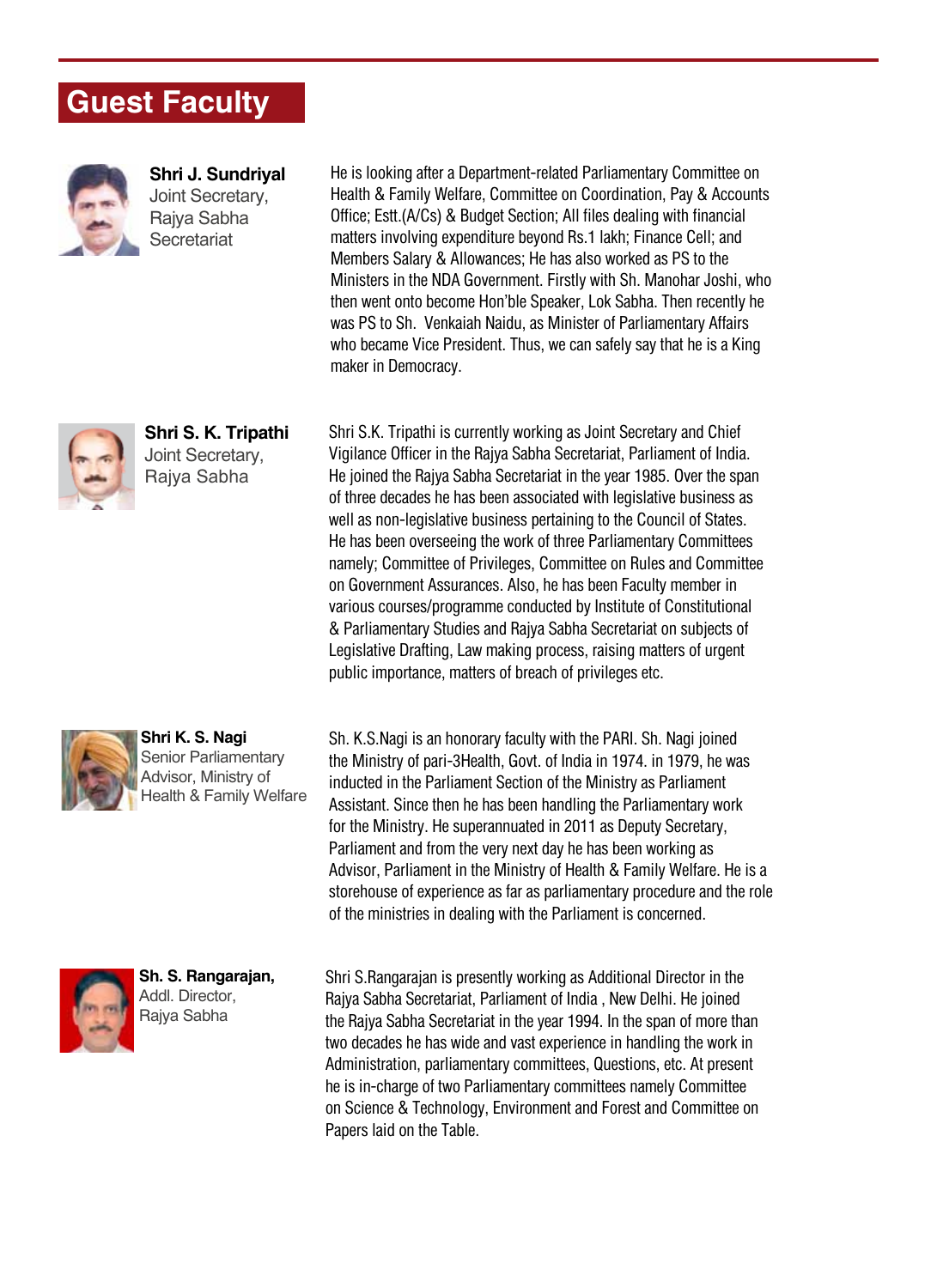

#### **Course Director, PARI**

**Shri S. Bal Shekar** Former Secretary General, Lok Sabha, Parliament of India

Shri S. Bal Shekar has a rich experience of 33 years in the Administrative/ Executive/ Legislative/ Committee services in the Indian Parliament including being Chief of Protocol and Conference Branch involving event management and visits to various countries on conference duty as Secretary to Parliamentary delegations. He has rendered advice on various matters of Parliamentary practice and procedure to the Hon'ble Speaker and to the Lok Sabha. Being the head of the Lok Sabha Secretariat, he has handled all aspects of administrative work of the Secretariat consisting of about 3000 employees. He has been a permanent faculty member of the Bureau of Parliamentary Studies and Training, which is an institution under the Lok Sabha imparting training to members of parliament, speakers and officers of parliament from various countries all over the world. He has organized several international and national level conferences on parliamentary matters, apart from organizing various ceremonies and functions in the Central Hall of Parliament including arrangements for addresses by international dignitaries such as the U.S. President, etc.



#### **Director, PARI Dr. Narmadeshwar**

**Prasad** Ex. Addl. Director, Rajya Sabha, Parliament of India Dr. Prasad is the founder Director of Parliamentary and Administrative Research Institute (PARI) in New Delhi. He has worked in different capacities in Rajya Sabha Secretariat for over 23 years. He has a vast experience in parliamentary procedures. He took VRS from his service in 2017 and founded Parliamentary and Administrative Research Institute (PARI) with a view to impart training to officers of the government, PSUs and Autonomous bodies under the central government. He has done M.A., M Phil and Ph.D. from the School of International Studies, Centre for International Politics, Organisation and Disarmament, Jawaharlal Nehru University, New Delhi.

### Course Fee: Rs. 15000 (+GST 18%) Per Participant

Note: the fees include training fee, Tea/Snax, working Lunches during the training period.

### Special offer: For every 5 nominations the sixth nomination will be free.

Venue: 504, 5th Floor, Bhikaji Cama Bhawan, Bhikaji Cama Place, New Delhi-110066



**PARI Training Institute LLP** 504, Bhikaji Cama Bhawan, Bhikaji Cama Place, New Delhi - 110066 Ph.: +91-11-40159058, 46014233 Visit: www.pariparliament.org Email: pari.parliament@gmail.com **Contact Persons: Amit Kumar:** Ph. 9250041680 **Shri Faguni Pandit:** Ph. 8527275170

#### Fee Payment

Draft/Cheque/NEFT in favour of PARI TRAINING INSTITUTE LLP, should be paid to bank mentioned below:

Agency Name as per Bank : PARI TRAINING INSTITUTE LLP Name of the Bank : HDFC Bank Branch Address: Ansal Chamber-1, Bhikaji Cama Place, New Delhi-110066 Account Number : 50200046748750 IFSC Code : HDFC0000678 MICR Code : 110240104 PAN No.: AAYFP0495N GSTIN: 07AAYFP0495N1Z9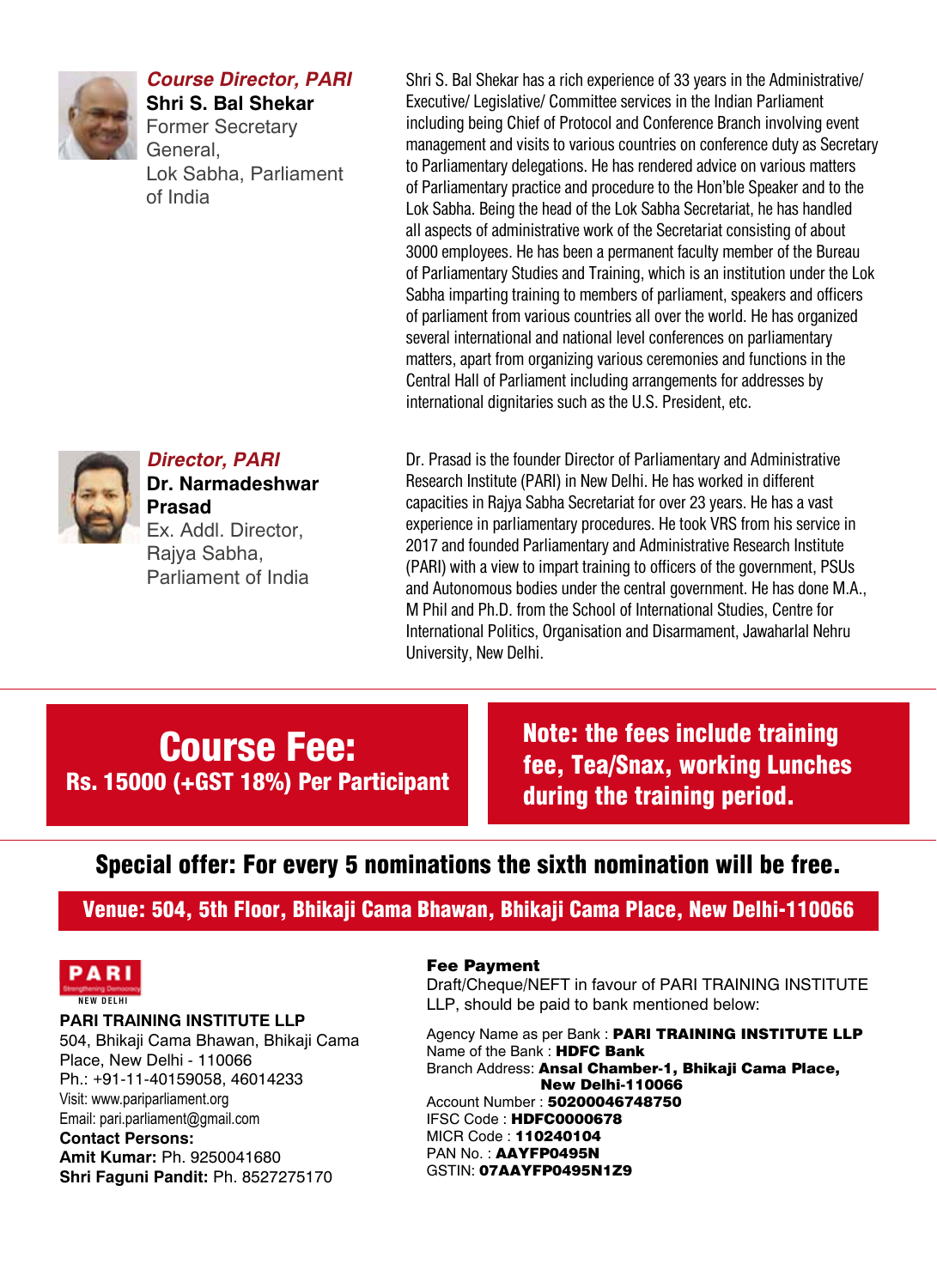## Our Client Organisations (Since November 2017)

#### Government of India

- 1. Ministry of Personnel, P.G. and Pensions, Department of Pension & Pensioners Welfare, New Delhi
- 2. Department of Personnel and Training (DoPT), New Delhi
- 3. Ministry of Tribal Affairs, New Delhi
- 4. Ministry of Earth Sciences, New Delhi
- 5. Ministry of Electronics and Information Technology, New Delhi
- 6. Ministry of Development of North Eastern Region, New Delhi
- 7. Department of Space, Bangalore
- 8. Department of Scientific and Industrial Research (DSIR), New Delhi
- 9. Ministry of Road Transport & Highways, New Delhi
- 10. Ministry of Communication (Department of Posts), New Delhi
- 11. Ministry of Health & Family Welfare, New Delhi
- 12. Ministry of Shipping, New Delhi
- 13. Ministry of Commerce & Industry, Department of Industrial Policy & Promotion, New Delhi
- 14. Department of Health Research, New Delhi
- 15. Ministry of Parliamentary Affairs, New Delhi
- 16. Ministry of Coal, New Delhi
- 17. Department of Revenue, Ministry of Finance, New Delhi
- 18. MInistry of Human Resource Development, New Delhi
- 19. Ministry of Tourism, New Delhi
- 20. Department of Youth Affairs, New Delhi
- 21. Department of Agricultural Research and Education, New Delhi
- 22. Ministry of Power, New Delhi
- 23. Indian Council of Medical Research, Department of Health, New Delhi
- 24. DRDO, Department of Defence Research, New Delhi
- 25. Department of Economic Affairs, Ministry of Finance, New Delhi
- 26. Department of Empowerment of Persons with Disabilities (Diyangjan), Ministry of Social Justice, New Delhi
- 27. Ministry of Education, New Delhi
- 28. Department of Drinking Water & Sanitation, New Delhi.

#### Public Sector Enterprises

- 1. National Aluminium Company (NALCO), Bhubaneswar
- 2. Bharat Heavy Electricals Limited (BHEL), New Delhi
- 3. Hindustan Aeronautics Limited (HAL), Bangalore
- 4. Central Coalfields Limited (CCL), Ranchi
- 5. South Eastern Coalfields Limited (SECL), Bilaspur
- 6. Mahanadi Coalfields Limited (MCL), Sambalpur
- 7. Western Coalfields Limited (WCL), Nagpur
- 8. Indian Bank, Chennai
- 9. RITES Limited, Gurugram
- 10. Telecommunications Consultants India Limited (TCIL), New Delhi
- 11. Oil & Natural Gas Corporation (ONGC), Dehradun
- 12. Ircon International Limited, New Delhi
- 13. National Highways Authority of India (NHAI), New Delhi
- 14. Indian Oil Corporation Ltd. (IOCL), New Delhi
- 15. Bharat Petroleum Corporation Ltd. (BPCL), Mumbai
- 16. Hindustan Petroleum Corporation Limited (HPCL), Mumbai
- 17. Dedicated Freight Corridor Corporation of India Ltd., New Delhi
- 18. Indian Farmers Fertiliser Cooperative (IFFCO), New Delhi
- 19. GAIL (India) Ltd., New Delhi
- 20. Oil India Limited
- 21. IREL (India) Limited, Mumbai
- 22. MMTC Limited, New Delhi
- 23. New Mangalore Port Trust, Mangalore, Karnataka
- 24. India Tourism Development Corp. Ltd., New Delhi
- 25. Biotechnology Industry Research Assistance Council (BIRAC), New Delhi
- 26. NLC India Limited, Neyveli, Tamilnadu
- 27. Balmer Lawrie & Co. Ltd., Kolkata

#### Public Sector Enterprises

- 1. National Aluminium Company (NALCO), Bhubaneswar
- 2. Bharat Heavy Electricals Limited (BHEL), New Delhi
- 3. Hindustan Aeronautics Limited (HAL), Bangalore
- 4. Central Coalfields Limited (CCL), Ranchi
- 5. South Eastern Coalfields Limited (SECL), Bilaspur
- 6. Mahanadi Coalfields Limited (MCL), Sambalpur
- 7. Western Coalfields Limited (WCL), Nagpur
- 8. Indian Bank, Chennai
- 9. RITES Limited, Gurugram
- 10. Telecommunications Consultants India Limited (TCIL), New Delhi
- 11. Oil & Natural Gas Corporation (ONGC), Dehradun
- 12. Ircon International Limited, New Delhi
- 13. National Highways Authority of India (NHAI), New Delhi
- 14. Indian Oil Corporation Ltd. (IOCL), New Delhi
- 15. Bharat Petroleum Corporation Ltd. (BPCL), Mumbai 16. Hindustan Petroleum Corporation Limited (HPCL),
- Mumbai
- 17. Dedicated Freight Corridor Corporation of India Ltd., New Delhi
- 18. Indian Farmers Fertiliser Cooperative (IFFCO), New Delhi
- 19. GAIL (India) Ltd., New Delhi
- 20. Oil India Limited, Duliajan, Assam
- 21. IREL (India) Limited, Mumbai
- 22. MMTC Limited, New Delhi
- 23. New Mangalore Port Trust, Mangalore, Karnataka
- 24. India Tourism Development Corp. Ltd., New Delhi
- 25. Biotechnology Industry Research Assistance Council (BIRAC), New Delhi
- 26. NLC India Limited, Neyveli, Tamilnadu